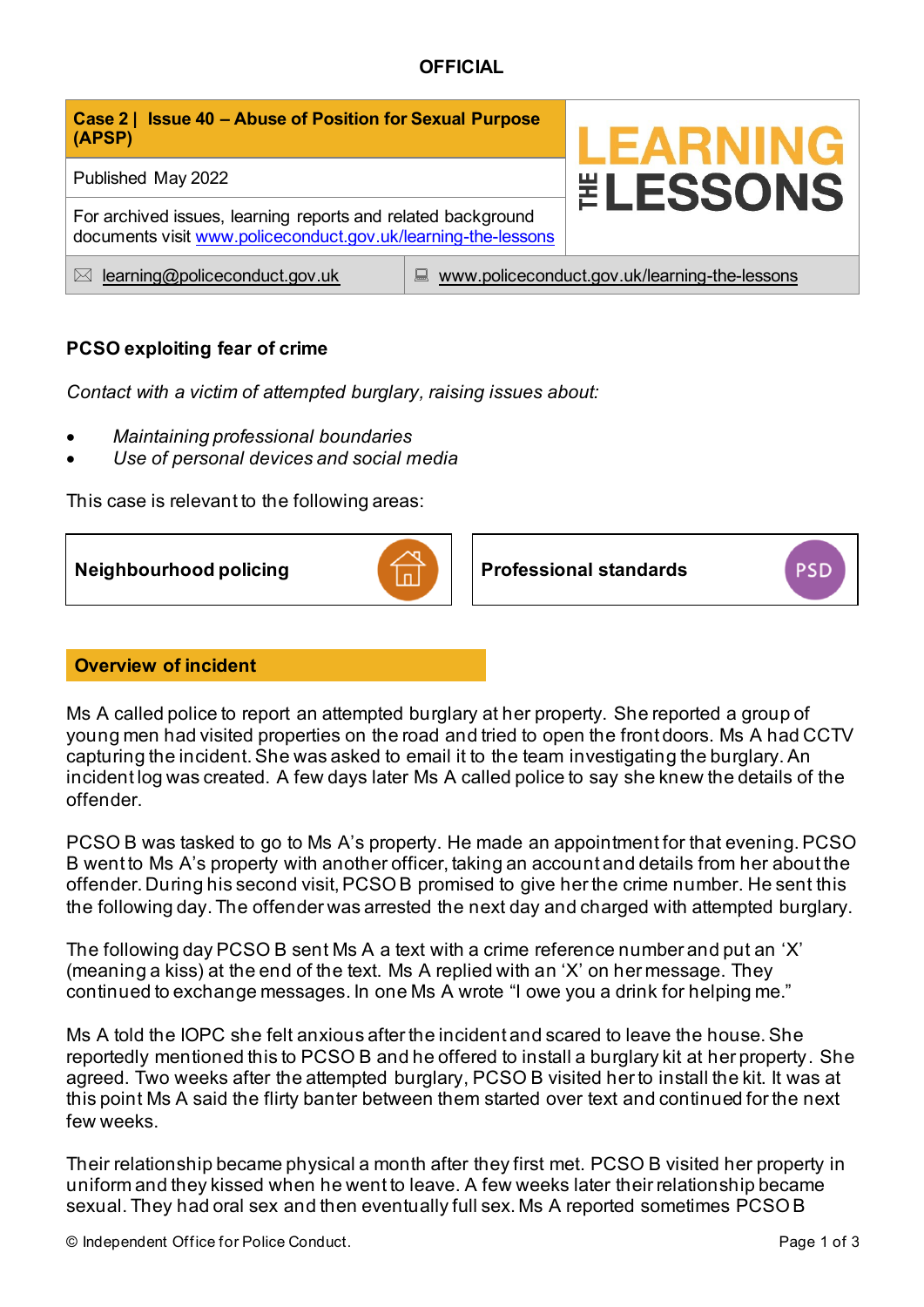## **OFFICIAL**

would be on duty when he visited her and at other times he was not. Ms A said at no time did she consider the sexual activity to be non-consensual.

PCSO B ended the relationship when Ms A told him she loved him.

Almost a year after the incident, police received a referral from the Crimestoppers anonymous reporting line. The referral provided detail about PCSO B's contact with an unnamed woman, later identified as Ms A. It alleged they were engaged in a sexual relationship. PCSO B was described as visiting Ms A during afternoon or evening shifts, often arriving in a police car which he parked away from the property to avoid suspicion. The woman was described as vulnerable, living alone, and with learning difficulties. Ms A later disclosed she suffered with anxiety but had no other medical issues or conditions.

The referral noted PCSO B had been messaging Ms A using his work mobile phone and via Facebook Messenger. Although she was engaging in sexual contact, the referral said she did not want to be involved with him as he was married and had young children. It also noted she believed if she told anyone about the situation, she would get in trouble. She was also worried about being burgled again and PCSO B exploited this fear in order to keep seeing her.

Billing enquiries from the PCSO's work device also showed he had significant contact with other women, more than what would reasonably be expected of someone in his role. The investigation revealed evidence that PCSO B had also sent personal text messages to two further vulnerable women who he had met in the course of his duties using his work device.

A telematics review of the vehicles used by PCSO B between the date of the incident at Ms A's property and the date of the Crimestoppers referral showed a police vehicle assigned to PCSO B had stopped on four occasions in the vicinity of Ms A's home.

Forensic analysis of PCSO B's work device showed only one text message between PCSO B and Ms A which said "Have you got my messages." A total of 38 calls were made from PCSO B's device to Ms A's number. Thirty of these calls were less than five seconds and may have gone unanswered. There were no calls registered from Ms A's number to PCSO B's device. There were no applications installed on the device relating to social media sites and no applications installed with a messaging facility. Billing records confirmed more than 2000 messages had been exchanged between PCSO B and Ms A, but these were not found on the phone when downloaded.

A forensic download of PCSO B's personal mobile phone showed no Facebook Messenger messages or chats between PCSO B's device and Ms A during the period in question. Messages were sent from Ms A's device to PCSO's device after he had been served with a notice of investigation but there was no evidence to support he responded to any.

Ms A told the IOPC that PCSO B contacted her and informed her he was under investigation. He asked that she "just say it was flirty texts".

PSCO B told the IOPC he repeatedly attempted to end the relationship with Ms A but that she threatened to inform his employer and his wife of their relationship. He said he actively chose not to inform his sergeant because he knew he would lose his job for his actions.

Ms A confirmed that PCSO B had tried to end their relationship due to concerns around his job and his wife. Ms A estimated he had done this two or three times and, on each occasion, they